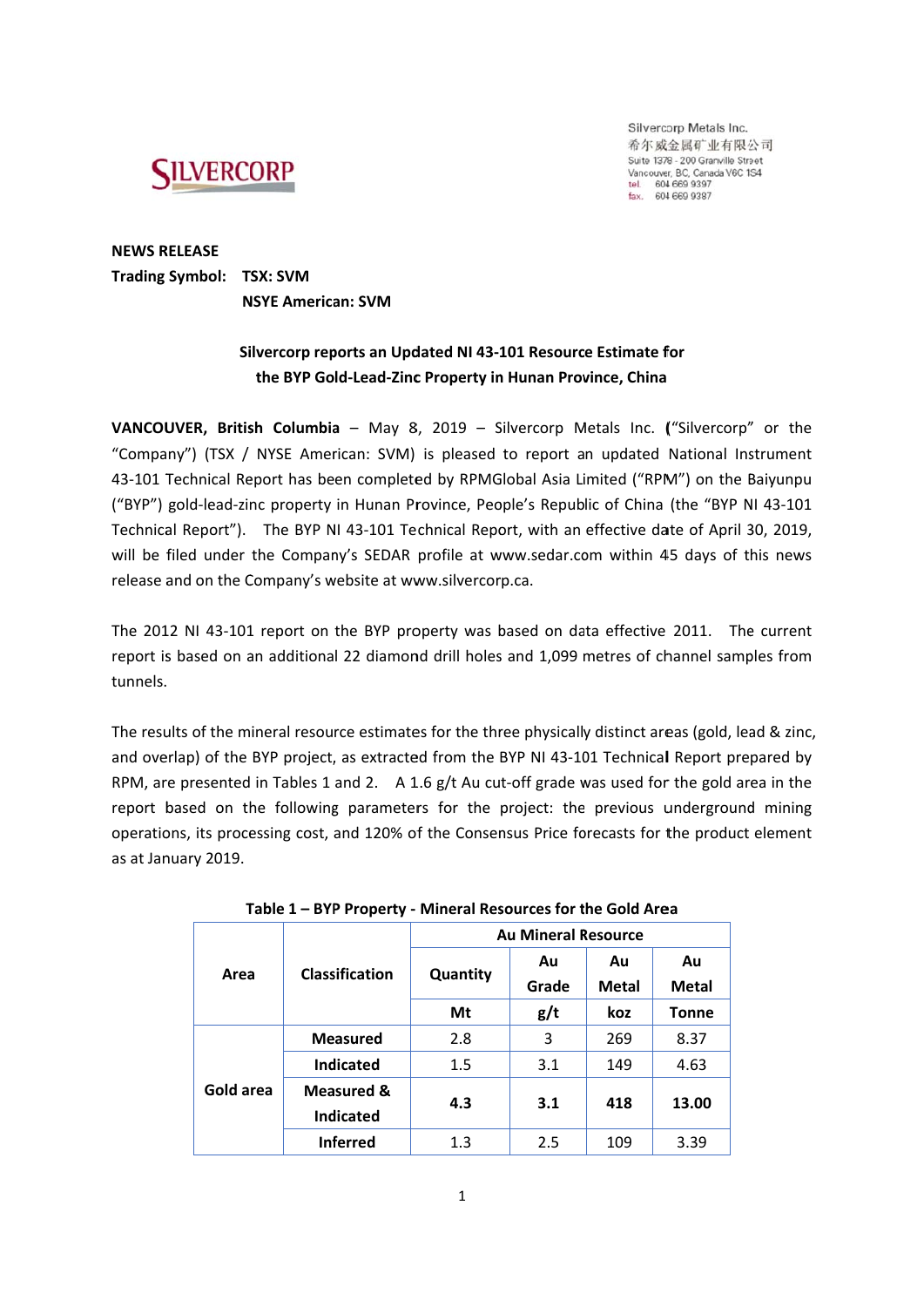|           | Classification   | <b>Pb and Zn Mineral Resource</b> |       |       |                 |              |                |              |
|-----------|------------------|-----------------------------------|-------|-------|-----------------|--------------|----------------|--------------|
| Area      |                  | Quantity                          | Pb    | Zn    | Au              | Pb           | Zn             | Au           |
|           |                  |                                   | Grade | Grade | Grade           | <b>Metal</b> | <b>Metal</b>   | <b>Metal</b> |
|           |                  | Mt                                | %     | %     | g/t             | kt           | kt             | koz          |
| Lead and  | <b>Indicated</b> | 4.0                               | 0.7   | 2.3   | $\qquad \qquad$ | 28           | 89             |              |
| Zinc area | <b>Inferred</b>  | 6.1                               | 1.4   | 3.1   |                 | 83           | 187            |              |
| Overlap   | <b>Indicated</b> | 0.12                              | 1.2   | 1.7   | 0.8             | 2            | $\overline{2}$ | 3            |
| area      | <b>Inferred</b>  | 0.03                              | 2.7   | 3.5   | 1               | 1            | 1              |              |

**Table 2 – BYP Property ‐ Mineral Resources for the Lead and Zinc Area and the Overlap Area**

Notes:

- *1. CIM Definition standards (2014) were used for reporting the Mineral Resources.*
- *2. All data current to November 30, 2018.*
- *3. Silvercorp owns 70% equity interest of BYP Au‐Pb‐Zn Project.*
- *4. Pb Equivalent (PbEq) formulas used for equivalent grade is: PbEq= Pb + Zn\*1.3069 + Au\*2.1386.*
- *5. Mineral Resources are reported on a dry, in‐situ basis.*
- *6. The overlapped areas were reported inside lead and zinc resource table based on PbEq cut‐off.*
- 7. Mineral Resources are reported at a 1.6 g/t Au cut-off and 3% Pb equivalent cut-off. Cut-off parameters were selected based on an RPM internal cut-off calculator in which the gold price of USD\$1,490 per ounce, *Lead price of USD\$2,280/t and Zinc price of USD\$2,760/t, increased to 120% of prices from "Energy & Metals Consensus Forecasts", to reflect long term price movements were applied, and the mining cost of USD\$35 per ton, processing cost of USD\$13.3 per ton milled and processing recovery of 87.41% Au, 85.87% Pb and 92.71% Zn based on 2018 BYP development and utilization plan report were applied.*
- 8. No mining license depth limit was applied for the Mineral Resource reporting. No mining license depth *limit was applied for the Mineral Resource reporting as the mining license update is still in progress.*
- *9. The Mineral Resources referred to above have not been subject to detailed economic analysis and therefore have not been demonstrated to have actual economic viability.*
- 10. It should be noted that for any SEC filings that the SEC does not recognize resources, only reserves and the *resources stated above are classified as mineralized material with no value.*

Mineral Resources estimated for the gold area include a total of 4.3 million tonnes grading 3.1 g/t Au in the Measured and Indicated categories, containing approximately 418,000 ounces of gold. The previous mining operation between 2011 and 2014 produced 221,000 tonnes of gold mineralized material at an average recovered grade of 3.56 g/t Au for approximately 25,335 ounces of recovered gold. Mineralization is open along strike and down dip for both the gold and lead‐zinc areas.

## **Qualified Persons**

Mr. Guoliang Ma, P.Geo., Manager of Exploration and Resource of the Company, is the Qualified Person for Silvercorp as defined by NI 43‐101 and has reviewed and given consent to the technical information contained in this news release. Mr. Bob Dennis, Geologist of RPM, Mr. Tony Cameron, Principal Mining Engineer of RPM, and Mr. Huang Song, consultant for RPM, are Qualified Persons for the purposes of NI 43‐101 and have reviewed and consented to this news release and believe it fairly and accurately represents the information in the BYP NI 43‐101 Technical Report that supports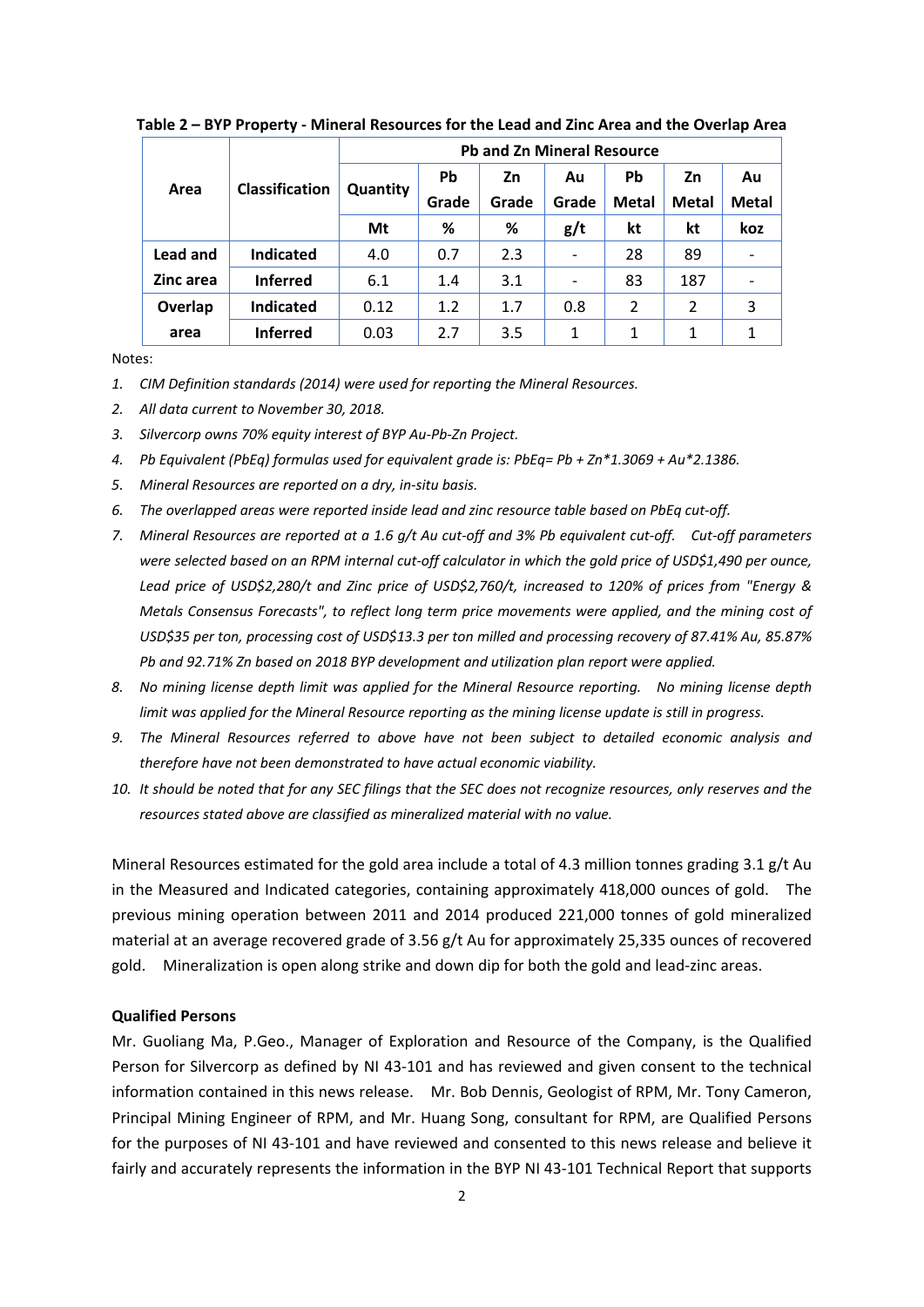the disclosure. The reader is directed to the BYP NI 43-101 Technical Report on SEDAR or the Company's website for details of the estimate.

### **About Silvercorp**

Silvercorp is a low‐cost silver‐producing Canadian mining company with multiple mines in China. The Company's vision is to deliver shareholder value by focusing on the acquisition of under developed projects with resource potential and the ability to grow organically. For more information, please visit our website at www.silvercorp.ca.

#### **For further information**

Lon Shaver Vice President Silvercorp Metals Inc. Phone: (604) 669‐9397 Toll Free: 1(888) 224‐1881 Email: investor@silvercorp.ca Website: www.silvercorp.ca

### *CAUTIONARY DISCLAIMER ‐ FORWARD LOOKING STATEMENTS*

*Certain of the statements and information in this press release constitute "forward‐looking statements" within the meaning of the United States Private Securities Litigation Reform Act of 1995 and "forward‐looking information" within the meaning of applicable Canadian provincial securities laws. Any statements or information that express or involve discussions with respect to predictions, expectations, beliefs, plans, projections, objectives, assumptions or future events or performance (often, but not always, using words or phrases such as "expects", "is expected", "anticipates", "believes", "plans", "projects", "estimates", "assumes", "intends", "strategies", "targets", "goals", "forecasts", "objectives", "budgets", "schedules", "potential" or variations thereof or stating that certain actions, events or results "may", "could", "would", "might" or "will"* be taken, occur or be achieved, or the negative of any of these terms and similar expressions) are not *statements of historical fact and may be forward‐looking statements or information. Forward‐looking* statements or information relate to, among other things: the price of silver and other metals; the accuracy of *mineral resource and mineral reserve estimates at the Company's Gaocheng property; the sufficiency of the Company's capital to finance the Company's operations; estimates of the Company's revenues and capital expenditures; estimated production from the Company's Gaocheng mine; timing of receipt of permits and regulatory approvals; availability of funds from production to finance the Company's operations; and access to* and availability of funding for future construction, use of proceeds from any financing and development of the *Company's properties.*

Forward-looking statements or information are subject to a variety of known and unknown risks, uncertainties and other factors that could cause actual events or results to differ from those reflected in the forward-looking *statements or information, including, without limitation, risks relating to: fluctuating commodity prices; calculation of resources, reserves and mineralization and precious and base metal recovery; interpretations and assumptions of mineral resource and mineral reserve estimates; exploration and development programs;*